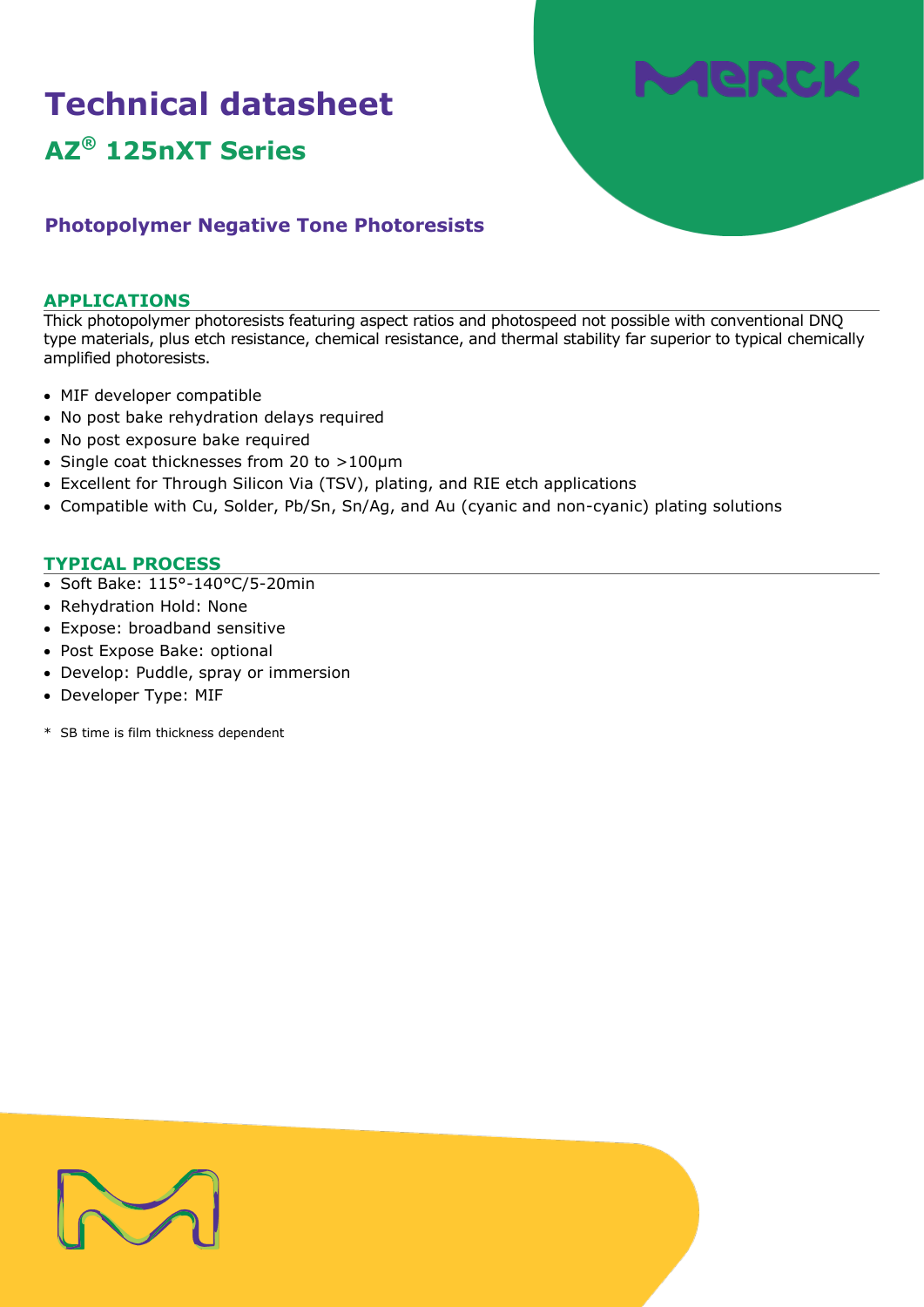# **THICKNESS GRADES**

| Grade         | <b>Viscosity (cSt)</b> | <b>Film Thickness Range (µm)</b> |
|---------------|------------------------|----------------------------------|
| AZ 125nXT-7A  | 1035                   | $\sim$ 18-35µm                   |
| AZ 125nXT-10A | 5000                   | $\sim$ 35-120µm                  |

# **OPTICAL CONSTANTS\***

| Cauchy A             | 1.5206      |
|----------------------|-------------|
| Cauchy B $(\mu m^2)$ | 0.008114    |
| Cauchy C $(\mu m^4)$ | $-0.000217$ |
| n @ 633nm            | 1.539       |
| k @ 633nm            | 0.00        |



15µm holes and 15µm lines in 70µm thick AZ 125nXT Cu substrate, 1800mJ/cm2 broadband exposure AZ® 300 MIF Develop (120s)

\* Unexposed photoresist film

# **COMPANION PRODUCTS**

**THINNING/EDGE BEAD REMOVAL** AZ EBR Solvent or AZ EBR 70/30

**MIF DEVELOPERS** AZ 300MIF

**REMOVERS** AZ 400T

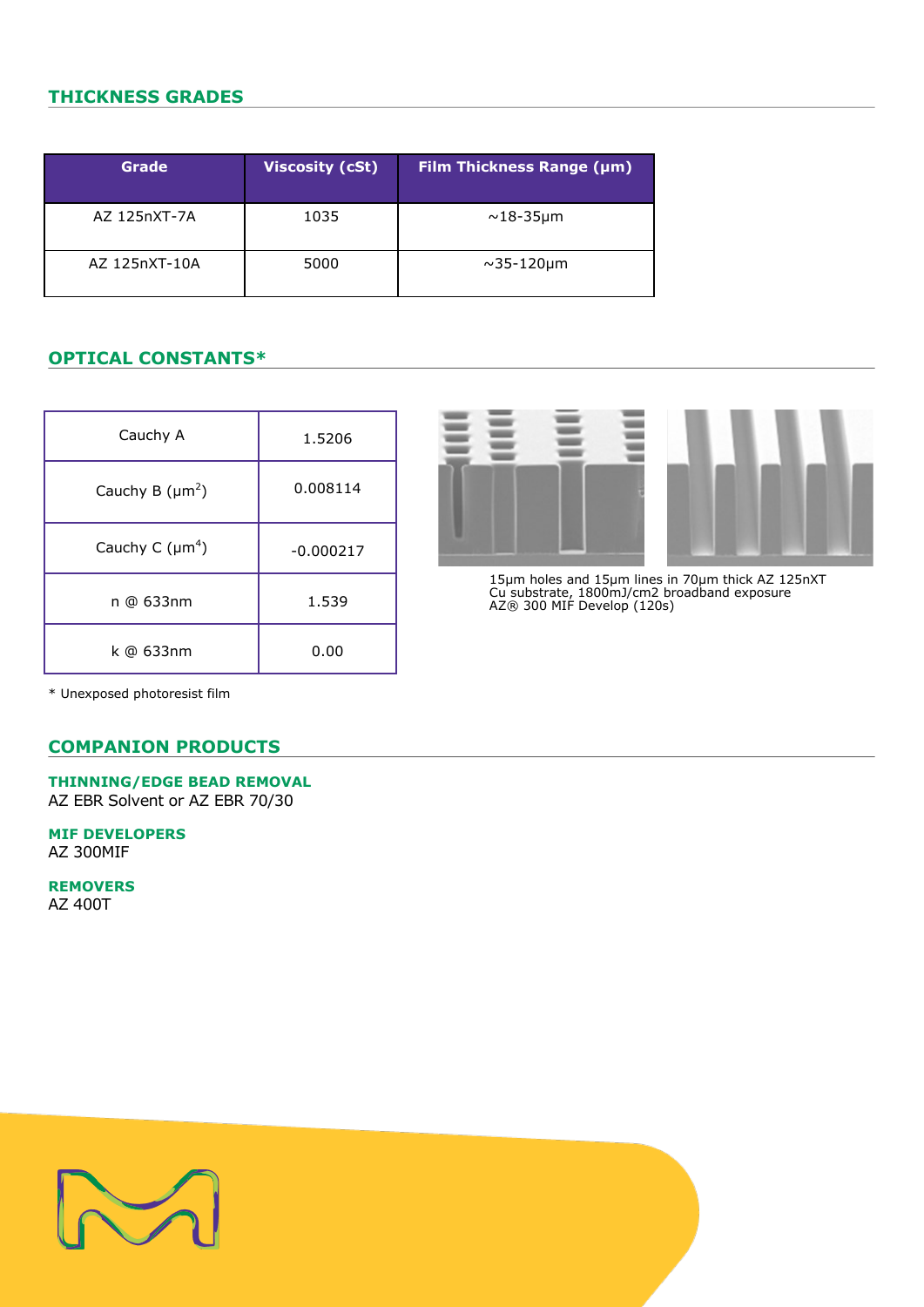# **EXAMPLE PROCESS (AZ 125NXT-7A @ 20µM FILM THICKNESS ON CU)**

| <b>Process Step</b> | <b>Parameters</b>                                                         |  |  |
|---------------------|---------------------------------------------------------------------------|--|--|
| Coat                | 125nXT-7A @ 1400rpm, 200mm Cu wafer                                       |  |  |
| Soft Bake           | 115C stepping proximity; 30s@0.2in, 30s@0.05in, 30s@0.005in, 120s@0.002in |  |  |
| Post Bake Delay     | None                                                                      |  |  |
| Expose              | Suss MA-200 Aligner, 1120mj/cm <sup>2</sup> , ghi mode                    |  |  |
| Post Expose Bake    | None                                                                      |  |  |
| Develop             | AZ 300MIF, 2 x 25 second puddles                                          |  |  |



20µm Line



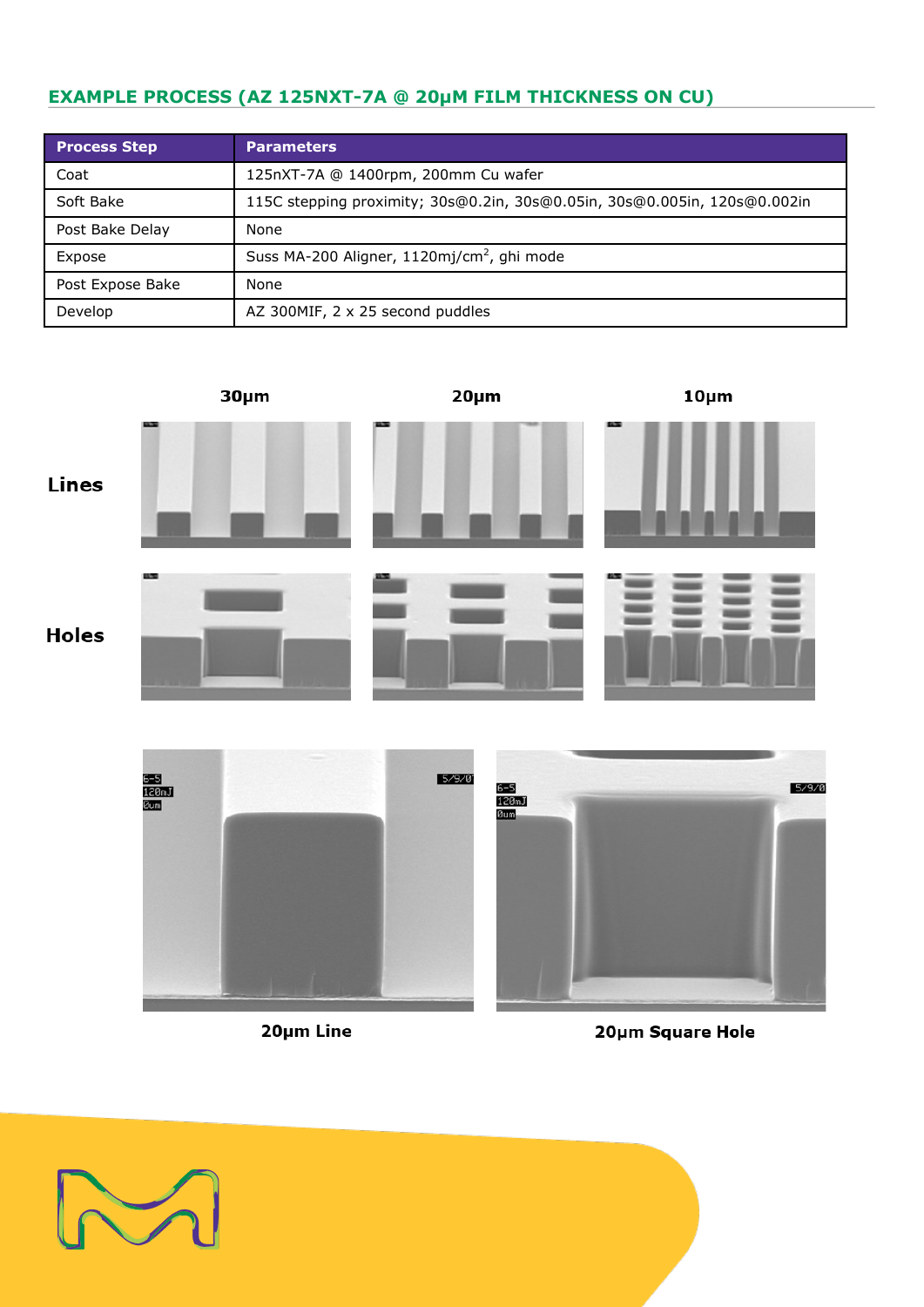# **EXAMPLE PROCESS (125NXT-10A @ 50µM FILM THICKNESS ON CU)**

| <b>Process Step</b> | <b>Parameters</b>                                                     |  |  |
|---------------------|-----------------------------------------------------------------------|--|--|
| Coat                | Dispense 30rpm, Spread 300rpm/5s, Spin 2400rpm/1.4s, Dry 2300 rpm/8s  |  |  |
| Soft Bake           | 130°C, 13 minutes (hotplate)                                          |  |  |
| Post Bake Delay     | None                                                                  |  |  |
| Expose              | Suss MA-200 proximity aligner, gap=60µm (10µm above resist), ghi mode |  |  |
| Post Expose Bake    | None                                                                  |  |  |
| Develop             | AZ 300MIF, 2 x 30 second puddles                                      |  |  |

# ÷

 $30 \mu m$ 



 $20 \mu m$ 



 $10 \mu m$ 



 $9 \mu m$ 



 $30<sub>µ</sub>m$ 



 $20<sub>µ</sub>m$ 



 $10 \mu m$ 



 $9 \mu m$ 

# **RESOLUTION-LINES RESOLUTION-POSTS RESOLUTION-HOLES**



30µm (square)



20µm (square)



30µm (round)



20µm (round)

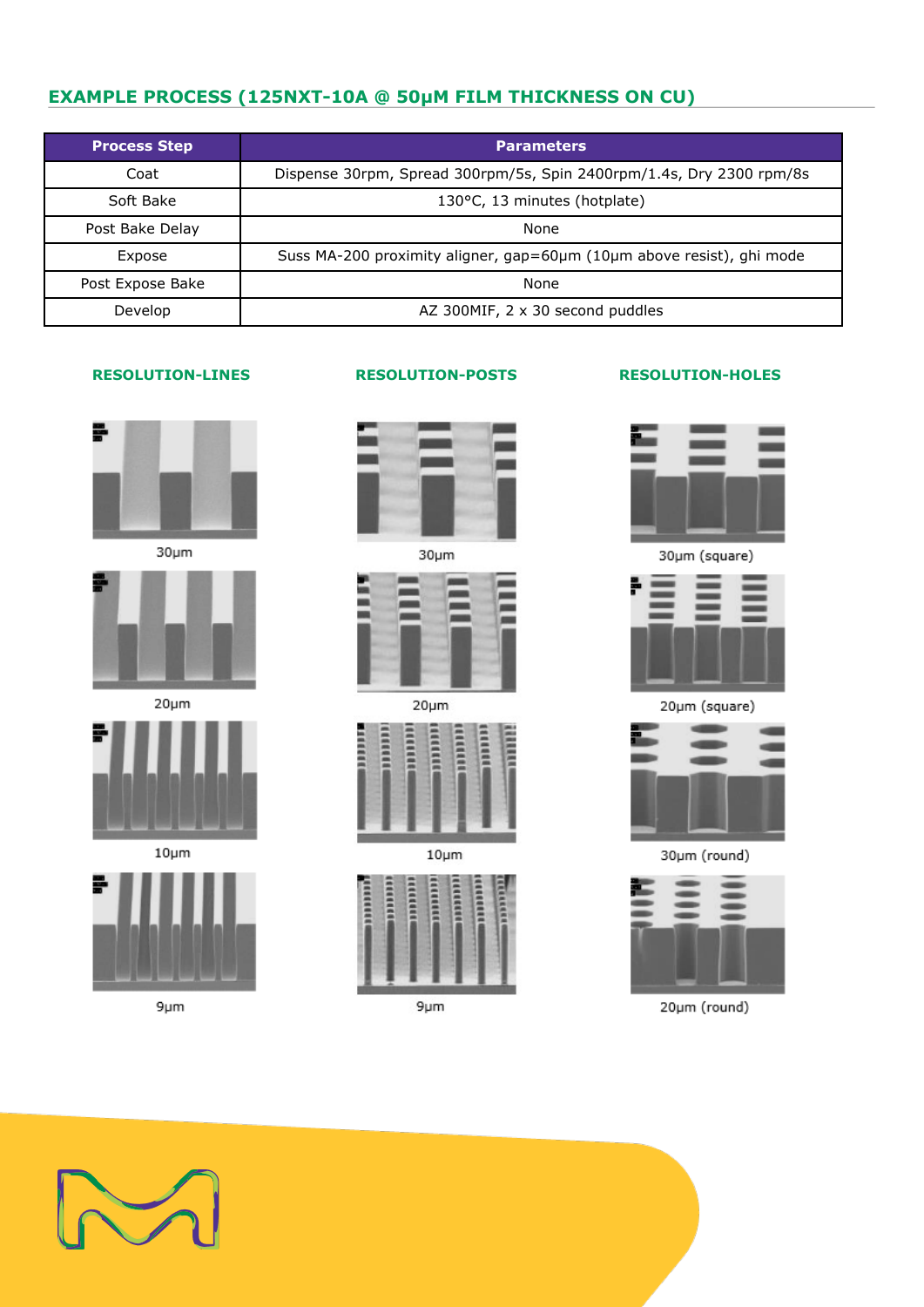# **EXAMPLE PROCESS (AZ 125NXT-7A @ 20µM FILM THICKNESS ON CU)**

| <b>Process Step</b> | <b>Parameters</b>                                                             |  |  |
|---------------------|-------------------------------------------------------------------------------|--|--|
| Coat                | Dispense 30rpm, Spread 300rpm/5s, Spin 1600rpm/1s, Dry 970 rpm/15s            |  |  |
| Soft Bake           | 120°C stepping proximity; 30s@5.1mm, 60s@1.3mm, 180s@0.1mm, 400s con-<br>tact |  |  |
| Post Bake Delay     | None                                                                          |  |  |
| Expose              | Ultratech AP 300 Stepper, 2000mj/cm <sup>2</sup> , Focus = $-15\mu$ m         |  |  |
| Post Expose Bake    | None                                                                          |  |  |
| Develop             | AZ 300MIF, $2 \times 60$ second puddles                                       |  |  |



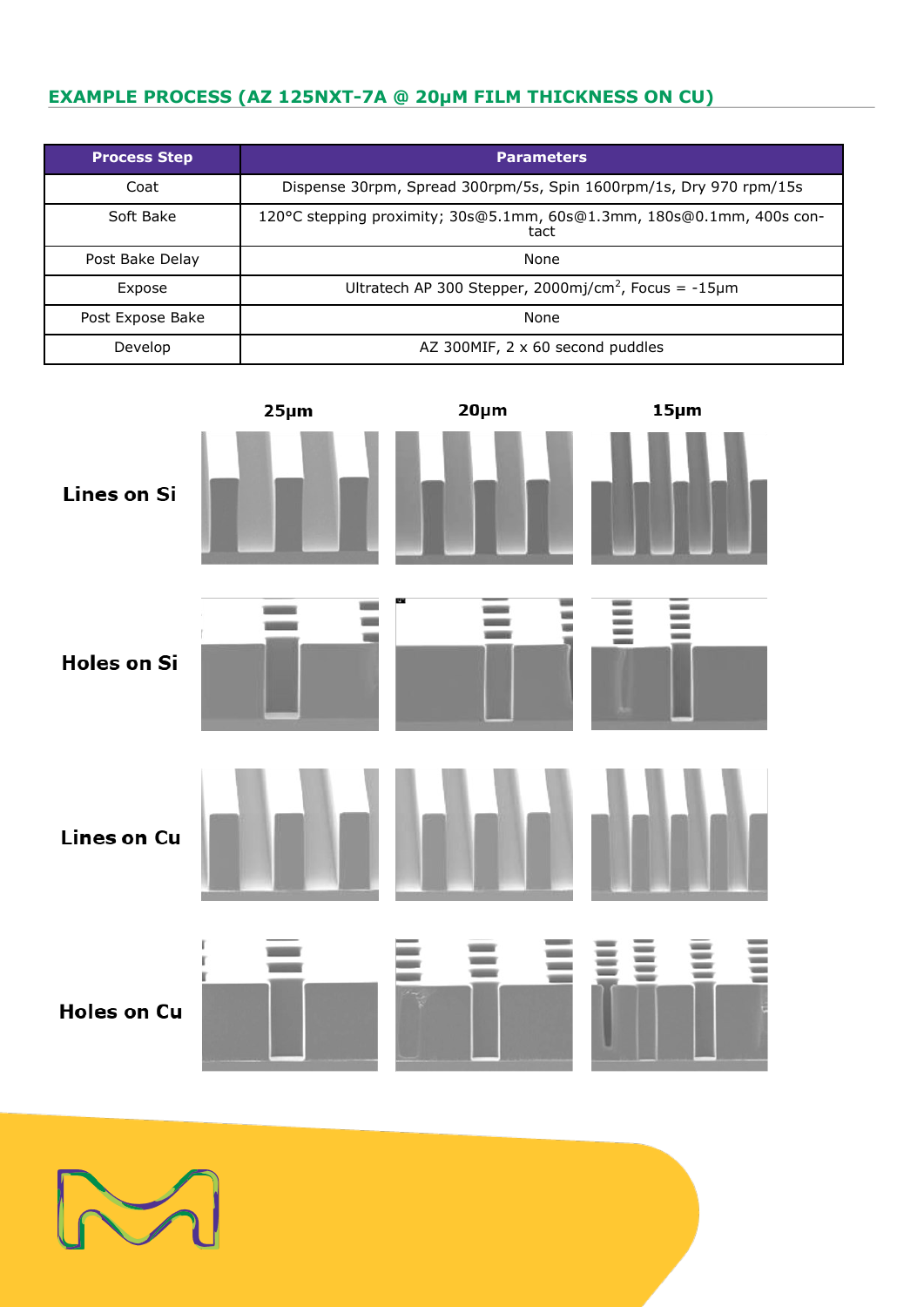# **EXAMPLE PROCESS (125NXT-10A @120µM FILM THICKNESS ON CU)**

| <b>Process Step</b> | <b>Parameters</b>                                                    |  |  |
|---------------------|----------------------------------------------------------------------|--|--|
| Coat                | Dispense 30rpm, Spread 300rpm/5s, Spin 1100rpm/1.2s, Dry 620 rpm/12s |  |  |
| Soft Bake           | $135^{\circ}$ C, $25$ min                                            |  |  |
| Post Bake Delay     | None                                                                 |  |  |
| Expose              | Suss MA-200 Aligner, ghi mode                                        |  |  |
| Post Expose Bake    | None                                                                 |  |  |
| Develop             | AZ 300MIF, 3 x 60 second puddles                                     |  |  |



 $100 \mu m$ 



 $90 \mu m$ 



 $80 \mu m$ 



 $75 \mu m$ 





 $90 \mu m$ 



 $80 \mu m$ 



 $75 \mu m$ 

# **RESOLUTION-LINES RESOLUTION-POSTS RESOLUTION-HOLES**



 $100 \mu m$ 



 $90 \mu m$ 





 $75 \mu m$ 

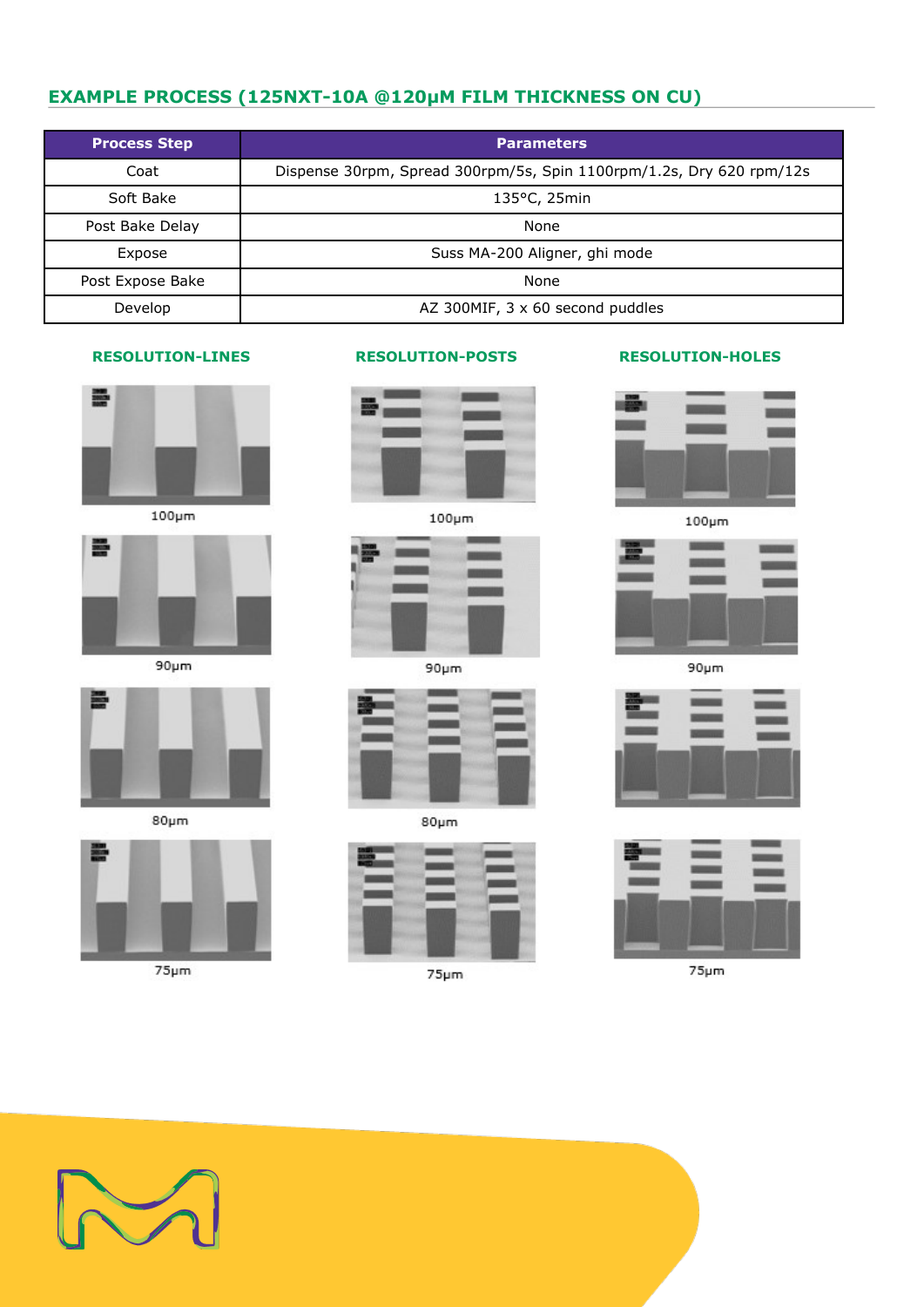# **TYPICAL ELECTROPLATING RESULTS (CU)**

| <b>Process Step</b> | <b>Parameters</b>                                                                         |  |
|---------------------|-------------------------------------------------------------------------------------------|--|
| Coat                | 25, 50, 60, and 100µm thick AZ 125nXT-10A on Cu substrate                                 |  |
| Descum              | $O2$ Plasma                                                                               |  |
| Copper Plating      | Intervia 8540 Cu Plating Solution                                                         |  |
| Equipment           | Semitool CFD 2, 30°C, flow 5gpm, wafer rotation 60rpm, deposition rate 0.4-0.8µm/<br>min. |  |

# **PHOTORESIST PATTERN POST PLATE AND STRIP**





Mask CD: 75µm square holes, 1:1 pitch Coated resist thickness: 100µm Strip: AZ 400T @ 75C







Mask CD: 75µm square holes, 1:1 pitch Coated resist thickness: 50µm Strip: AZ 400T @ 75C

Mask CD: 8µm square holes 1:1 pitch Coated resist thickness: 25µm Strip: AZ 400T @ 75C





Mask CD: 50µm round holes 1:1 pitch Coated resist thickness: 60µm Strip: AZ 400T @ 75C

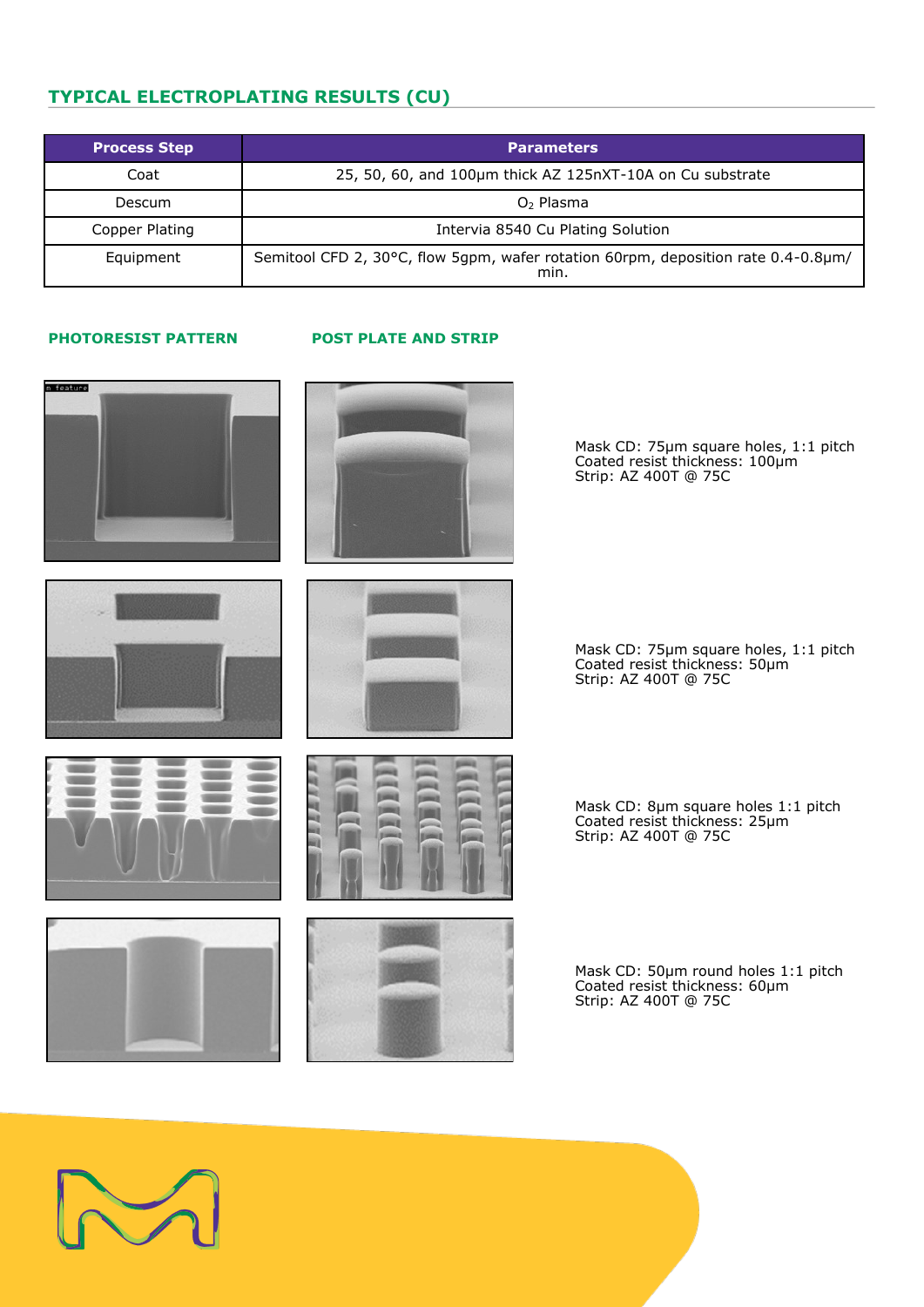# **TYPICAL ELECTROPLATING RESULTS (AU)**

| <b>Process Step</b>      | <b>Parameters</b>                           |  |
|--------------------------|---------------------------------------------|--|
| Coat                     | 40µm thick AZ 125nXT-10A on Au seed         |  |
| Gold Plating             | Enthone 309 (sulfite plating solution), 40C |  |
| <b>Photoresist Strip</b> | AZ 400T @ 75°C                              |  |



Gold bumps post photoresist strip Diameter: 40µm Height: 35µm



Gold pad post photoresist strip Width: 40µm Height: 35µm

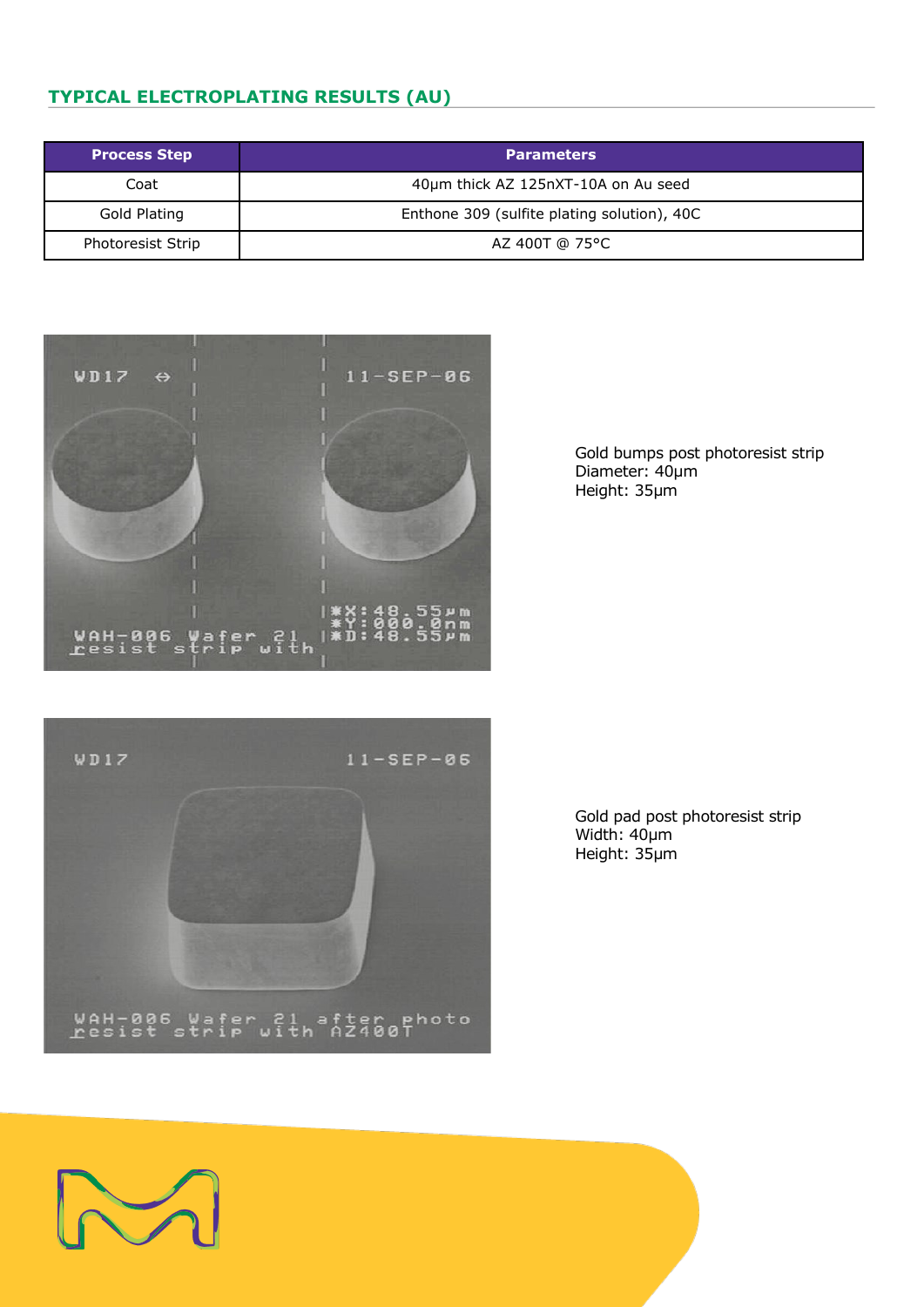# **TOP AND BOTTOM CD DEPENDENCY ON PROXIMITY GAP FOR PROJECTION ALIGNERS (PHOTORESIST FILM THICKNESS = 60µM)**









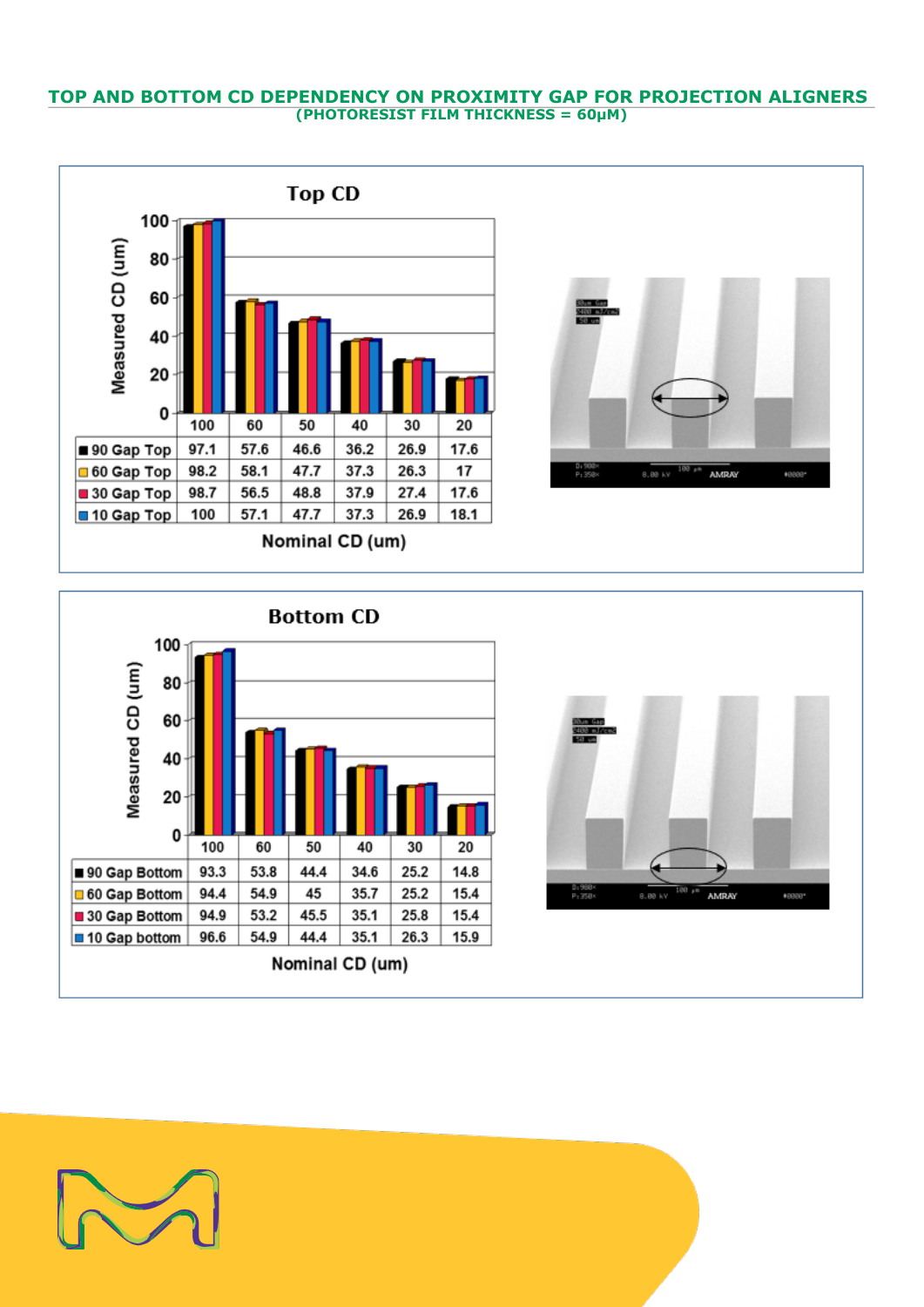# **COATING GUIDELINES**

Unlike thin photoresist processing where the liquid material can simply be spun to equilibrium using a spin curve as a speed reference, achieving target thickness and coating uniformity with high viscosity photoresists requires careful optimization of both the spin speed and the spin time. Due to the slow drying characteristics of thick resists like AZ 125nXT, films will continue to thin with extended spin times. The below spin curves and example coating sequence may be used as general guidelines for coating films of 30µm thickness and above.



# **EXAMPLE COATING SEQUENCE (ADJUST HIGHLIGHTED PARAMETERS FOR TARGET COAT THICKNESS)**

| <b>Step</b> | Time (s) | Speed (rpm)       | Acc $(rpm/s)$ | <b>Function</b>                                   |
|-------------|----------|-------------------|---------------|---------------------------------------------------|
|             | 5        | 1000              | 1000          | Start, acclimate wafer temperature                |
| 2           | 15       | 30                | 1000          | Dispense photoresist                              |
| 3           | 5        | 300               | 1000          | Spread photoresist                                |
| 4           | 1.2      | 1000              | 1000          | Snap spin for edge coverage                       |
| 5           | 12       | <b>From Curve</b> | 1000          | Set film thickness                                |
| 6           | 15       | 400               | 1000          | Backside rinse                                    |
|             | 20       | 400               | 1000          | Backside dry                                      |
| 8           | 0.6      | 1000              | 2000          | Flatten edge bead (speed is wafer size dependent) |

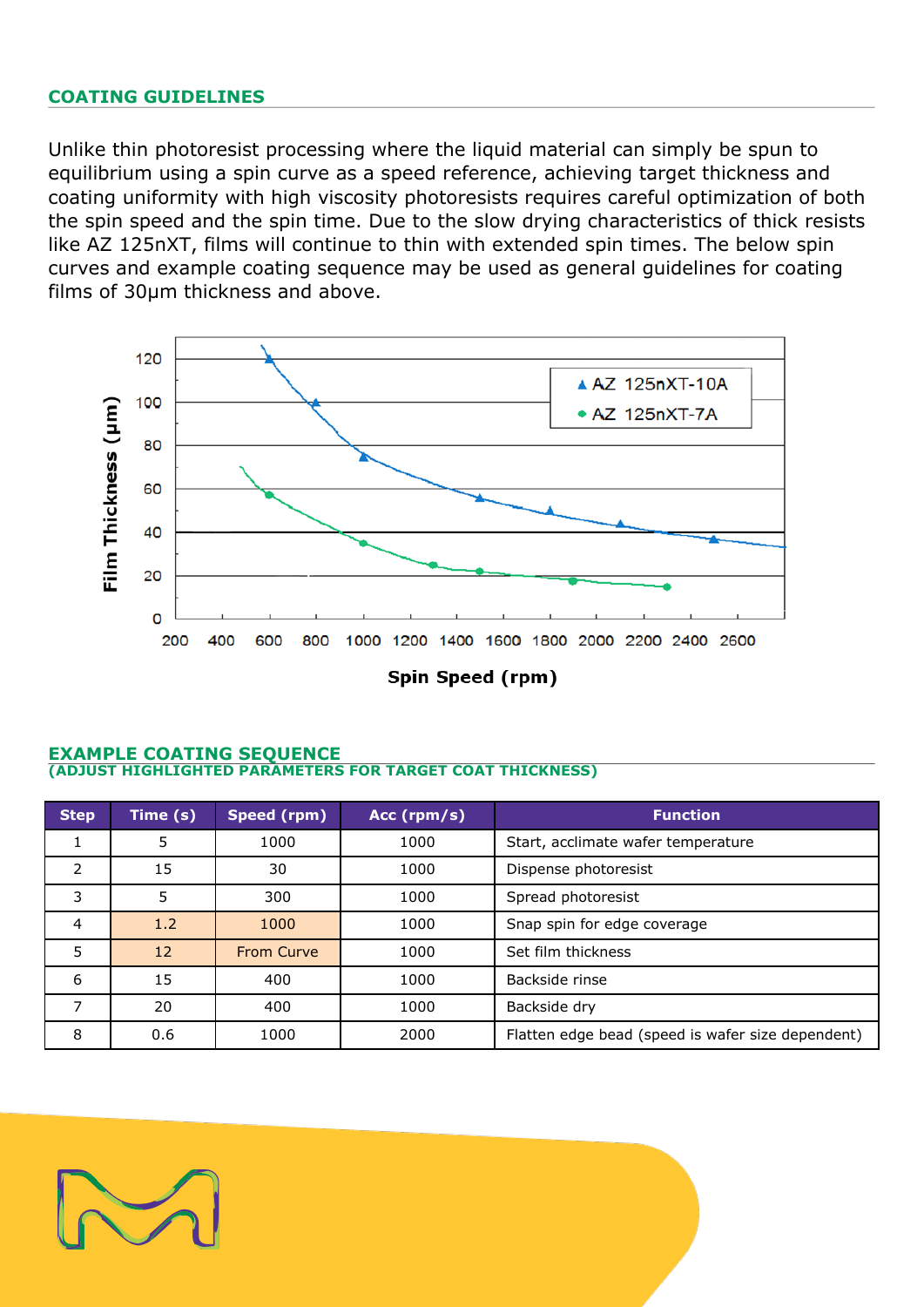# **PROCESS CONSIDERATIONS**

# **SUBSTRATE PREPARATION**

Substrates must be clean, dry, and free of organic residues. Oxide forming substrates (Si, etc.) should be HMDS primed prior to coating AZ 125nXT. Contact your product representative for detailed information on pretreating with HMDS.

### **COATING**

Refer to the coating guidelines section of this publication to assist in achieving target film thickness and coat uniformity. Note that AZ 125nXT films will be soft after spin coat and will remain slightly tacky after soft bake. Direct or vacuum contact lithography is not recommended. Keep spin times as short as possible. Over-spinning of 125nXT may create a surface inhibition layer that can prevent development of the exposed pattern.

### **SOFT BAKE**

Soft bake times and temperatures may be application specific. Process optimization is recommended to ensure optimum pattern profiles and stable lithographic and adhesion performance. Soft bake temperatures for AZ 125nXT should be in the 115°-140°C range. **NO POST BAKE REHYDRATION DELAYS ARE REQUIRED.**

### **EXPOSURE**

AZ 125nXT is sensitive in the 365-435nm wavelength range.

# **POST EXPOSE BAKE**

A PEB is not required with AZ 125nXT.

### **DEVELOPING**

AZ 125nXT series photoresists are compatible with industry standard 0.26N (2.38%) TMAH developers. AZ 300MIF in puddle mode is recommended.

### **HARD BAKE**

Hard baking (post develop bake) is generally not required with AZ 125nXT. However, hard baking may improve pattern stability in aggressive dry etch processes. Hard bake temperatures should be in the 130°-140°C range.

### **STRIPPING**

AZ 125nXT Series resists are compatible with industry standard solvent based removers. AZ 400T at 75°C for 20-25 minutes with agitation is recommended.

### **COMPATIBLE MATERIALS**

AZ 125nXT Series materials are compatible with all commercially available lithography processing equipment. Compatible materials of construction include glass, quartz, PTFE, PFA, stainless steel, HDPE, polypropylene, and ceramic.